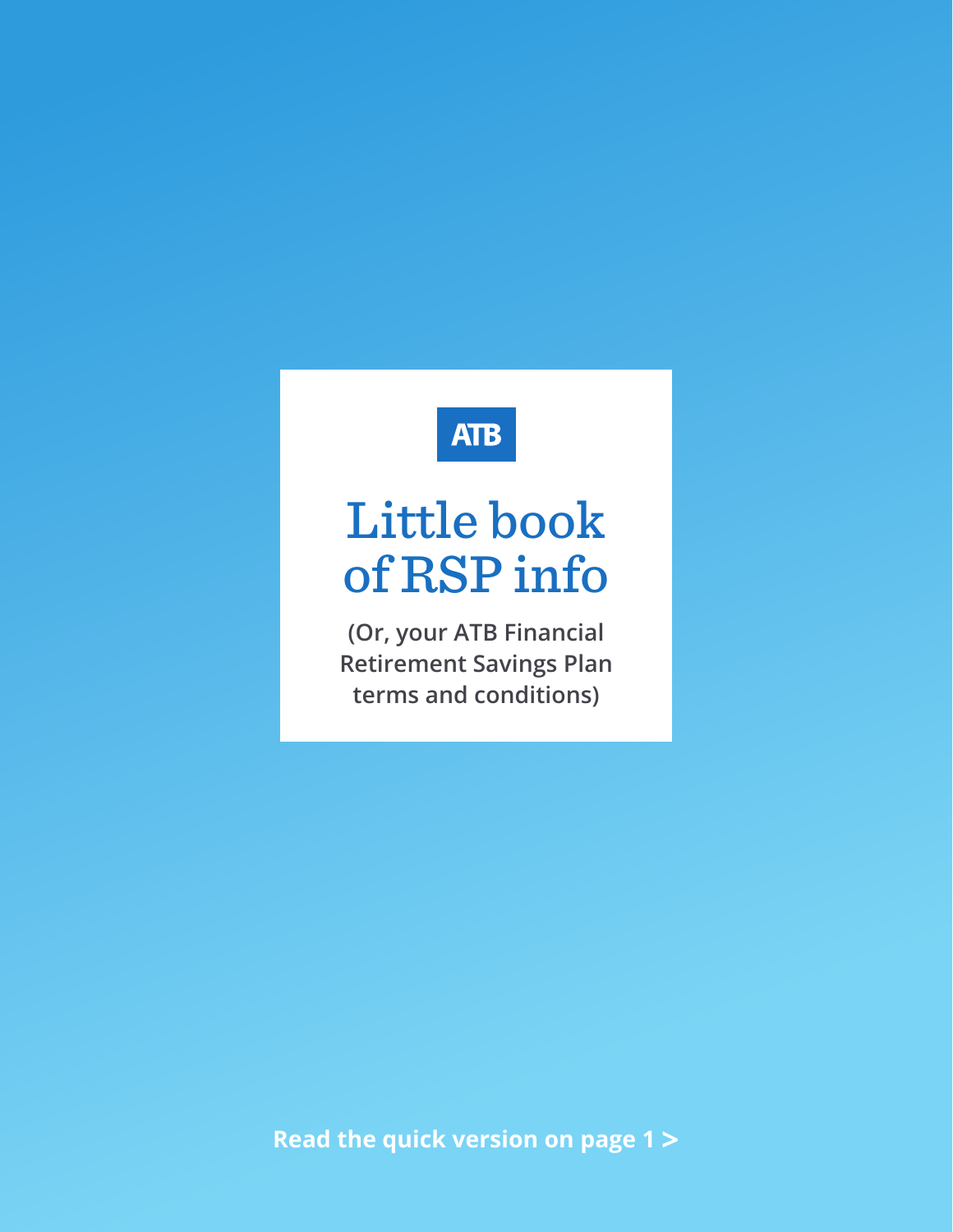**This booklet contains all the fascinating terms and conditions that relate to your ATB Financial Retirement Savings Plan (RSP). This booklet replaces all previous terms and conditions documents.**

We've tried to cover just about everything you should need to know, but if you still have questions, drop by an ATB branch or give us a call at **1-800-332-8383**.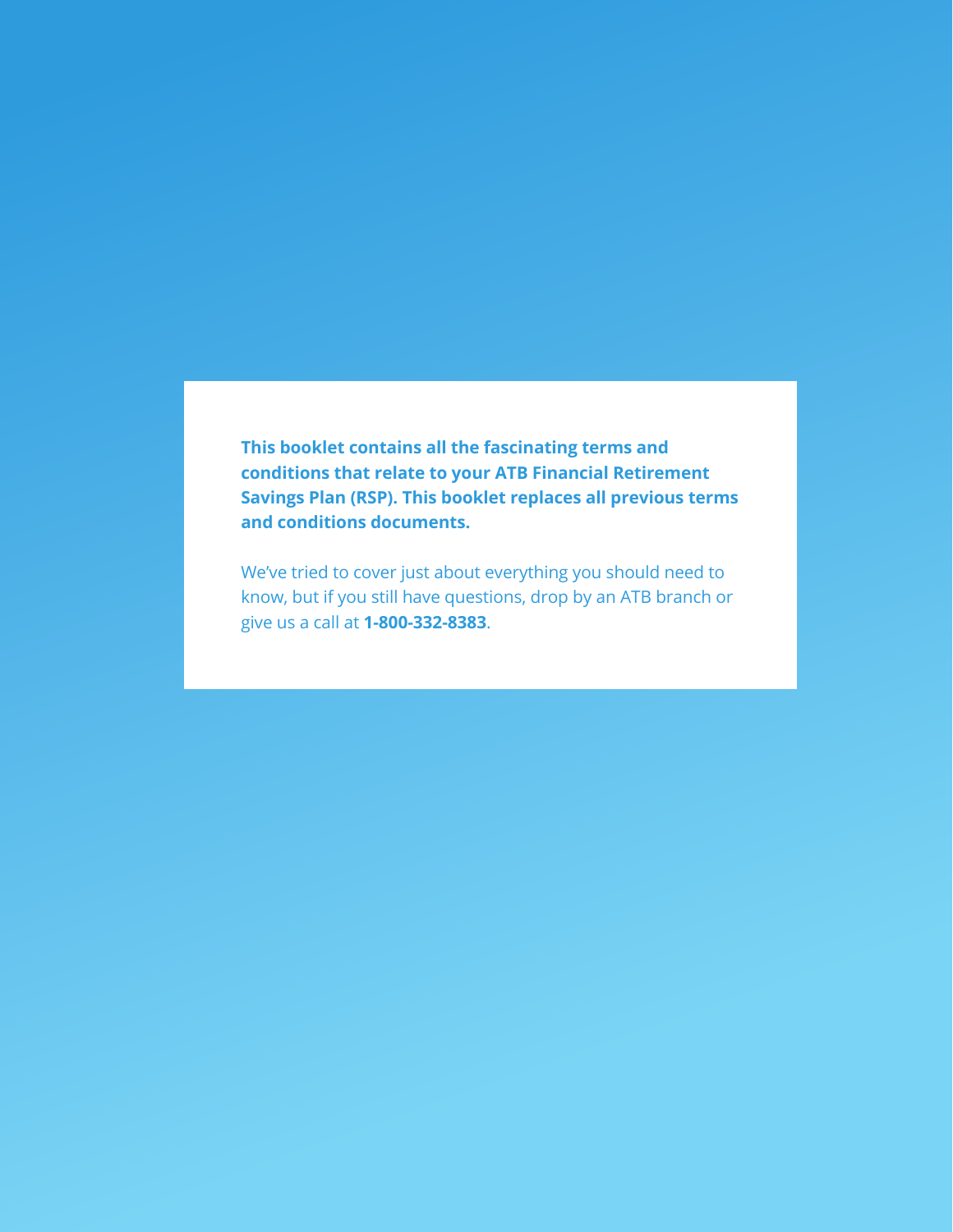# The quick version

- **1.** We keep any and all personal information private and confidential. Any personal information we collect about you is subject to our Privacy Statement and Privacy Code, which are designed to protect your personal information under privacy laws, including Alberta's *Personal Information Protection Act*. For more info on why we collect your personal information, how we use and protect it, the situations where we may share it and how you can request access to your own personal information, check out our Privacy Statement. You can pick up a copy at any branch or on **atb.com**
- **2.** You are responsible for ensuring that contributions made to your RSP don't exceed the maximum permitted under the *Income Tax Act*. This means you need to know your limits!
- **3.** There are lots of ways to connect with us including online banking, using our mobile app, calling our Client Care Centre at **1-800-332-8383** or coming in to one of our branches.
- **4.** You can choose between paperless and paper statements—whatever makes sense for you.
- **5.** You or your spouse (if this is a spousal RSP) can make contributions to the RSP until the maturity date of the RSP. We'll set up a Registered Savings Account for you when we set up the RSP, and all contributions will be placed into that account. From this savings account, you can move your money into various other options. (See the section entitled Contributions for more details.).
- **6.** No one likes to talk about death including us. But no matter how hard it is to think about, it's important that you set things up correctly, so the people you care about don't have to worry about it once you're gone. Take a minute to read through sections entitled Beneficiary Designation and Death.
- **7.** If you need to change your address, send us a written notice, visit your ATB branch, update your details in online banking or call our Client Care Centre at **1-800-332-8383**.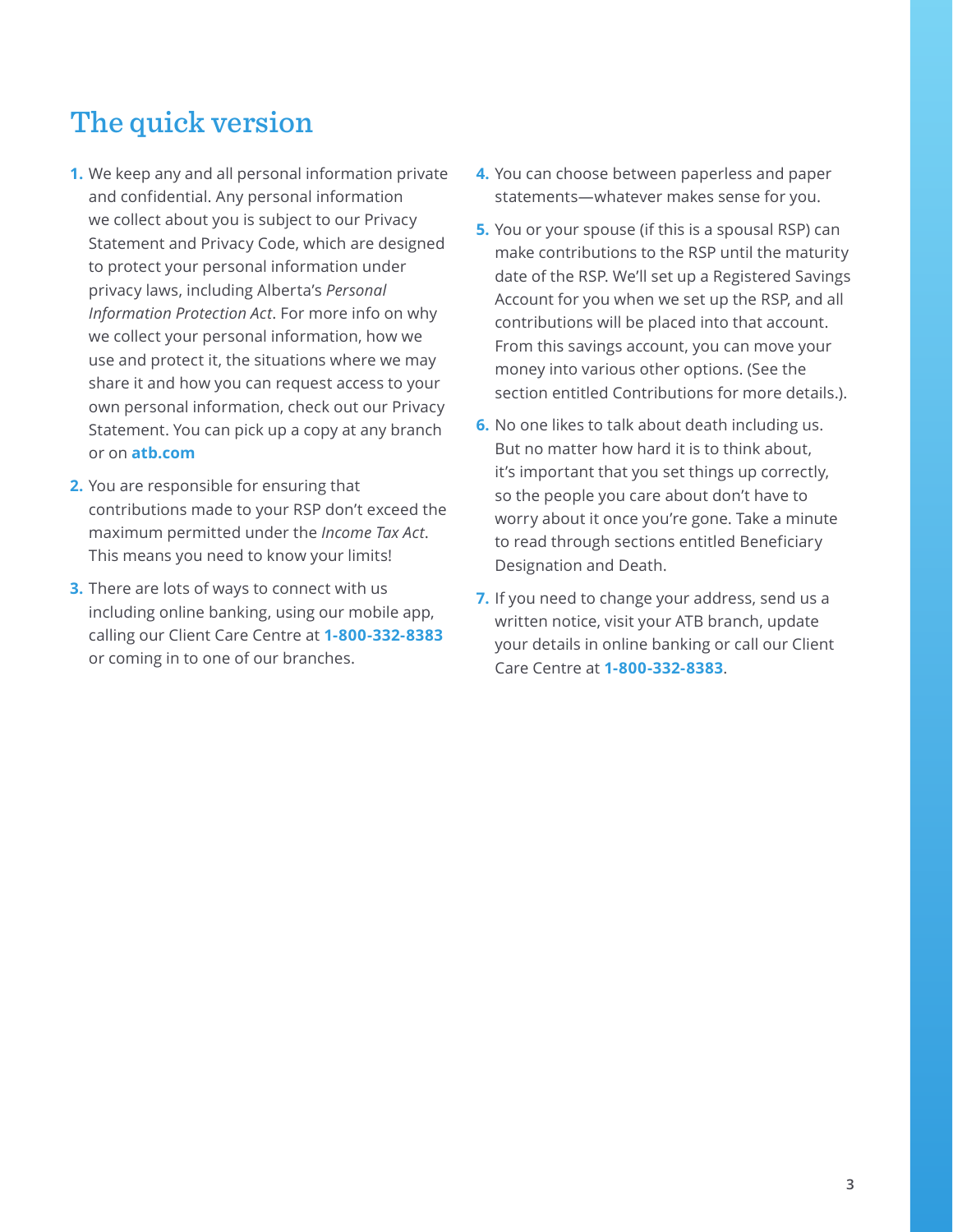# **Contents**

# **Legal definitions**

4 Legal definitions

#### **[Tax requirements](#page-4-0)**

- 5 [Registration](#page-4-0)
- 5 [Refund of contributions](#page-4-0)
- 5 [Payments before maturity](#page-4-0)
- 5 [Transfers](#page-4-0)
- 5 [Payments on maturity](#page-4-0)
- 5 [Retirement income](#page-4-0)

#### **[Managing your money](#page-5-0)**

- 6 [Contributions](#page-5-0)
- 6 [Interest](#page-5-0)
- 6 [Instructions](#page-5-0)
- 6 [Statements and receipts](#page-5-0)

# **[Who gets your RSP if something happens](#page-6-0)  [to you?](#page-6-0)**

- 7 [Beneficiary designation](#page-6-0)
- 7 [Death](#page-6-0)

#### **[The really, really legal stuff](#page-7-0)**

- 8 [Fees](#page-7-0)
- 8 [Privacy](#page-7-0)
- 8 [Headings](#page-7-0)
- 8 [No right to offset or assign](#page-7-0)
- 8 [Notices](#page-7-0)
- 9 [Amendments](#page-8-0)
- 9 [Account closing and early redemption](#page-8-0)
- 10 [Locked-in retirement account](#page-9-0)
- 10 [Law that applies](#page-9-0)
- 10 [Severability](#page-9-0)
- 10 [Indemnity](#page-9-0)

# Legal definitions

### **Before we get too far, here are some definitions you should know:**

The **Act** means the *Income Tax Act* (Canada).

**GIC** or Guaranteed Income Certificate is each deposit that you have with us that pays a specified rate (or rates) of interest over a specific term.

**Spouse** means your spouse or common law partner (as applicable), as those terms are defined in the Act.

**Tax Legislation** means the Act as well as any provincial tax legislation that applies to retirement savings plans.

**We**, **our**, and **us** mean ATB Financial.

**You** / **your** means the annuitant of the RSP, as indicated in our records.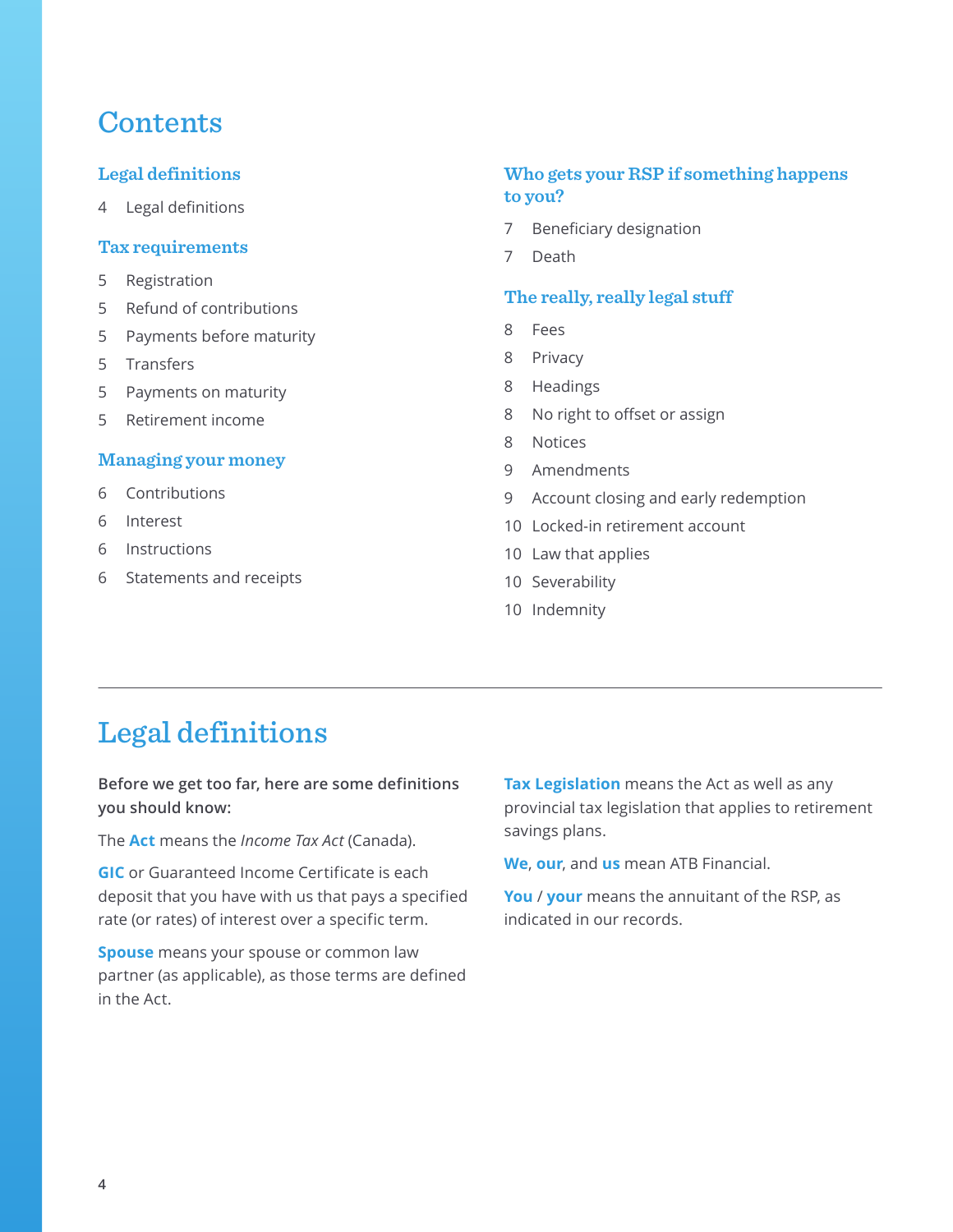# <span id="page-4-0"></span>Tax requirements

**Here are the tax requirements you need to be aware of for your RSP.**

### **Registration**

We will apply for registration of the RSP (if we have not already done so) as a retirement savings plan under Tax Legislation.

### **Refund of contributions**

In order to receive the benefits under the *Act*, you will need to ensure that contributions made to the RSP don't exceed the maximum permitted under the Act. But we know accidents happen, so if there is an over-contribution, you or your spouse (if this is a spousal RSP) can request a refund of contributions from the RSP in order to reduce the tax payable under Part X.1 of the *Act*. In order to complete the request, we'll need a bit of paperwork filled out. Stop by any branch and we can help you with that.

# **Payments before maturity**

Prior to maturity, you can withdraw money from the RSP in a lump sum (as opposed to periodic payments), subject to the terms and conditions applicable to non-redeemable GICs in the Section below entitled "**Account Closing and Early Redemption".** Again, we'll just need some paperwork from you to complete the withdrawal. We will also hold back and remit any withholdings or taxes that we are required to under the Tax Legislation.

# **Transfers**

You may transfer your entire registered RSP to or from another RSP at ATB or another financial institution, or to a registered pension plan, as long as the transfer is permitted under the Tax Legislation and subject to:

- **a.** The payment of any taxes, and
- **b.** The terms and conditions applicable to nonredeemable GICs in the Section below entitled "*Account Closing and Early Redemption*".

If we've transferred all of your money to another financial institution, we will be considered free from any further liability with respect to the RSP.

### **Payments on maturity**

Your registered RSP matures either on December 31 in the year you turn 71 (or, if the Act is changed, the date that the Act then states), or another date you tell us—whichever comes first. When your registered RSP matures, your only options are to either:

- **a.** Transfer the money in your registered RSP to a registered Retirement Income Fund (RIF), or
- **b.** Set up a retirement income. (Just so you know, according to the Act, a retirement income is an annuity contract that meets the requirements of the Tax Legislation. Clear as mud? See the next section for all the details.)

**We know it's a lot to remember, so if we don't hear from you at least 30 days prior to the maturity date of your registered RSP, we'll take care of it by setting you up with a RIF and submitting it for registration.** This RIF will be subject to our usual terms and conditions and the requirements spelled out in the Tax Legislation.

### **Retirement income**

If you choose to set up a retirement income, what that really means is that you will be using the money in your RSP to buy an annuity contract issued by an insurance company (not ATB). To arrange for that, you must give us at least 90 days' notice (although we may agree to a shorter notice period). Unless the Act permits something different, **the retirement income you set up must meet all of the following requirements**: (\*deep breath\*).

**a.** It must be payable in equal periodic payments (payable yearly or more often, such as monthly or bi-weekly) until there is a full or partial payment in substitution of the retirement income. (This means that you have accepted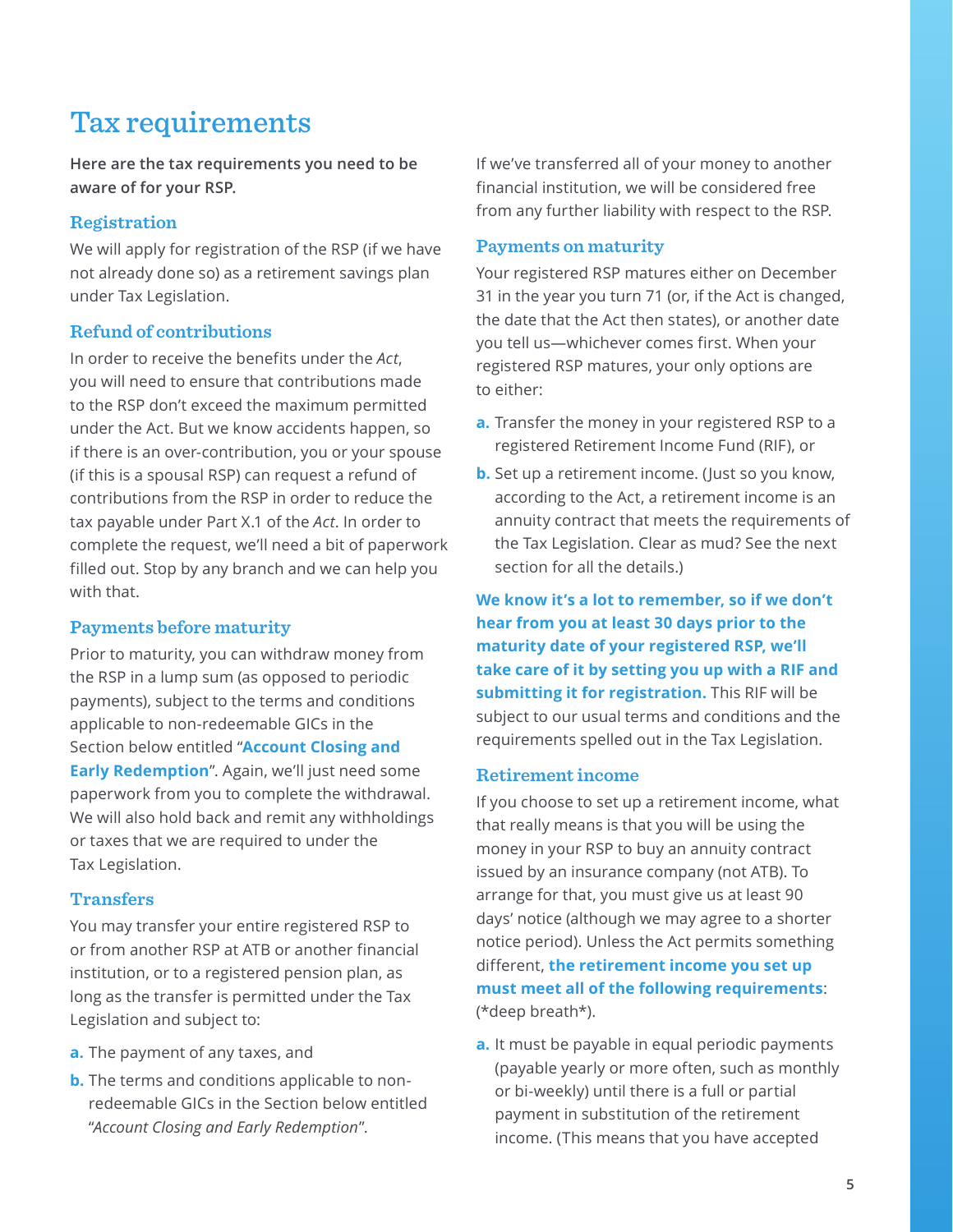<span id="page-5-0"></span>a lump sum payment in place of all or part of your future periodic payments.) Where that substitution is partial, the remaining retirement income must continue to be payable in equal periodic payments (payable yearly or more frequently);

- **b.** You must not be able to assign the retirement income to anyone else, in whole or in part;
- **c.** The retirement income must require the substitution of any annuity payable that would otherwise become payable to a person other than you or your Spouse under the RSP;
- **d.** If the annuity has a guaranteed term, the term cannot exceed a term equal to 90 minus your age (in whole years) at the maturity date, or if your Spouse is younger than you, you may choose to use the age (in whole years) of your Spouse at the maturity date; and
- **e.** It must not provide for the total of periodic payments made in a year after your death to be more than the total of payments made in a year before your death.

# Managing your money

## **Contributions**

You or your spouse (if this is a spousal RSP) can make contributions to the RSP only until the maturity date of the RSP (see section entitled Payments on Maturity). We'll set up a Registered Savings Account for you when we set up the RSP and all contributions will be placed into that account. We want to make sure your RSP works the way you need it to, so from that savings account, you can select to deposit money into various GIC options or any of the other accounts we make available for you (there may be minimum contribution requirements). If you're not sure which choice is right for you, we're happy to go over your options with you. Once you've made a choice, you'll receive a GIC certificate confirming the details and options you selected.

#### **Interest**

In the Daily Interest Savings Account, interest will be calculated daily and paid monthly. The rate of interest that we pay may fluctuate and we don't provide notice of changes. The current rates are always available online at **atb.com/rates** and will be provided to you on your statement. The GIC that you select will pay interest and interest will be calculated and paid as indicated in the GIC certificate.

# **Instructions**

There are a number of ways you can give us instructions on your RSP, including coming into a branch, calling our Client Care Centre at **1-800-332-8383**, or through online banking. In some cases we will accept instructions by email or fax, but please note that email and fax aren't secure and we can't guarantee when we'll read the communication.

We will act on any instructions that we think are from you, but we may decline or refuse any instructions—even if they appear to be from you—if we think they're improper, unlawful or fraudulent, or that there is a mistake. It's part of our commitment to keep you and your money safe.

**You need to know this:** we will not be responsible for any loss you may incur because we acted on instructions that we thought were genuine, or because we didn't act on instructions that we thought were improper, unlawful, fraudulent or mistaken.

#### **Statements and receipts**

Here's the low-down on how we'll get your information to you, so you know what to watch for and where to watch for it. We'll send you a statement about your RSP every three months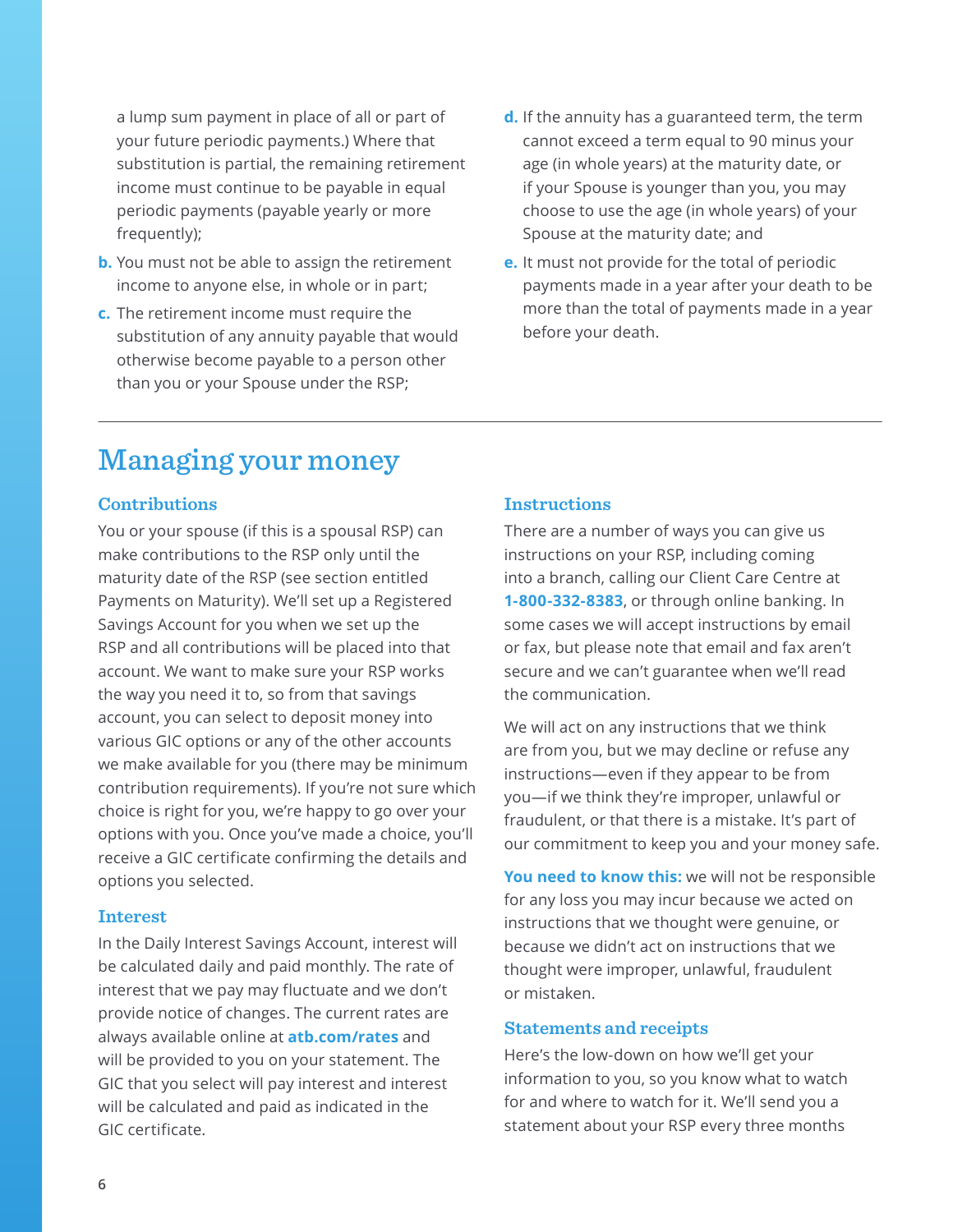<span id="page-6-0"></span>("quarterly")—you can choose electronic or paper delivery.

**Paperless statements:** You like trees. We like trees. So why not consider saving a tree by going paperless? If that's how you choose to receive your quarterly statements, then you're agreeing to receive and review your statements electronically through online banking. We will continue to send your tax receipts annually by mail, and we may still send you a paper statement or notice on occasion (if we think there's something important you should receive in writing).

**Paper statements:** If you prefer to receive paper statements, we will send tax receipts annually and statements quarterly so you always have mail to look forward to!

No matter how you choose to receive your RSP transaction and balance information, it's your responsibility to review the activity in your RSP. You agree to do this review within 60 days of the date

of your quarterly statement. We want to make sure everything is accurate and that your RSP is working the way you want it to, so write it in your calendar and make a date with your statement!

If you find an error or if an item is missing, get in touch with us as soon as possible so we can check into it. Seriously. Don't put it off. You must notify us within 60 days of the statement date if you want to dispute any transaction or item that was posted or missed from your RSP. If you don't notify us within that time period, then you are agreeing that your RSP transactions and balances are conclusively accurate, regardless of whether you actually received your statement or otherwise reviewed the activity in your RSP. We may debit your RSP for any amount that was credited in error.

**Long story short:** it's worth your time to make sure you take a look at your statements.

**Okay, now let's go over your beneficiary and successor information. In other words…**

# Who gets your RSP if something happens to you?

# **Beneficiary designation**

As long as you live in a province that allows you to do so (like Alberta!) you can designate one or more people (referred to in the Act as "beneficiaries") to receive the proceeds of the RSP on your death. These are people you like or loved ones you feel obligated to take care of. We'll ask you to complete and give us a document that sets out whom you wish to designate. You can change the beneficiaries that are noted in our records, but you need to do this in writing on our forms and you must provide those forms to us. You can also change the beneficiaries by properly naming those people as beneficiaries of the RSP in your will. (For that, we recommend that you visit a lawyer.)

You agree that we can use our records to determine who to pay the RSP proceeds to after your death. So if you make life changes (eg, get married, get divorced, have kids, move to a different province) and want to make sure someone specific gets (or doesn't get) your RSP money, take the time to update your forms with us or in your will.

# **Death**

It's not fun to talk about, but important to think about—and make plans for. Read through the following information and make sure you understand what you need to do, so the people who are grieving you know exactly what to do about your RSP.

**Here's what you need to know:** If you die before the purchase of a retirement income (annuity), the first thing we'll need is written proof of your death from your estate representative. We may require additional documents such as letters of probate or your will, but don't worry, we'll let your estate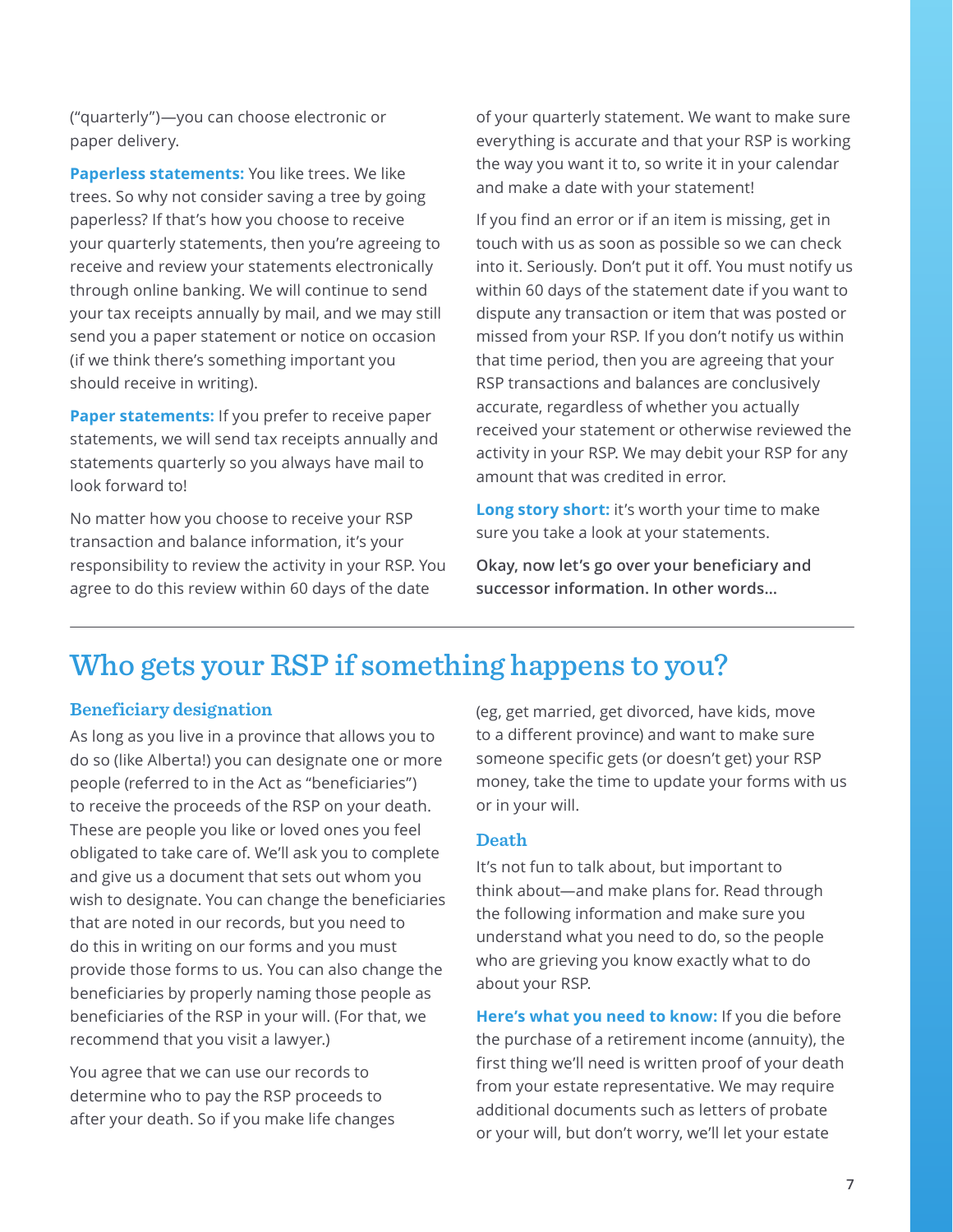<span id="page-7-0"></span>representative know. If we have a beneficiary designation in our records, then we'll pay the RSP proceeds accordingly. If there is no beneficiary designation, then we'll pay the RSP proceeds to your estate representative. Of course, we'll take care of deducting and remitting any withholdings or taxes that we are required to under the Tax Legislation.

Secondly, if any of your RSP funds are in a GIC that's not redeemable, then if we're asked by your estate representative to do so, we'll redeem the whole GIC and pay the estate or the designated beneficiary as applicable. We may charge

early redemption fees but will let your estate representative know the amount of these fees (if any) when they ask to withdraw the funds at which time they can confirm if they still wish to withdraw the funds. Interest may also be paid if the funds are withdrawn which will be reported to the Canada Revenue Agency as required.

Once we have made payment to your designated beneficiary or estate, ATB will be considered free from any further liability with respect to the RSP.

**This last section of the terms and conditions covers the really, really legal stuff.**

# The really, really legal stuff

#### **Fees**

We love our clients and hate to see anyone leave ATB. So if you're unhappy with your RSP or how it's performing, talk to us first to see if there are other options we can offer you. We really want you to be happy, and you have a lot of choices. If you decide you still want to take your RSP somewhere else, we charge a fee to transfer your RSP funds to another financial institution—just to cover our costs in arranging the transfer. You can find our current fees for transfers and other transactions at **atb.com** or in any branch.

#### **Privacy**

The information that we collect about you is used and disclosed in accordance with the document entitled Personal Information: Collection, Use and Disclosure Statement (the "**Privacy Statement**"). You will have received a copy of that document from us when the RSP was opened. It's a fascinating read (just like this). If you can't find it, or really want to read it again, you can find the most current version at any branch or on **atb.com**

Once you've taken a look at the privacy statement, if you have any questions or concerns about the personal information that is collected and retained by ATB, you can call us at **1-866-858-4175** and we'll be happy to chat about it. Or write to our privacy officer at 2100, 10020-100 Street (Transit #115) Edmonton, Alberta T5J 0N3. They love getting mail!

#### **Headings**

We have inserted headings into this Agreement as a reference and for your convenience. They are not part of this Agreement and don't form part of the terms and conditions in this Agreement. They're just to make reading the agreement easier (and sometimes more fun!).

#### **No right to offset or assign**

We agree that we have no right to apply any of the money in your Plan against any debt owed to ATB Financial. We agree that your RSP funds will not be taken by us as security for any loan or debt owed to us. You agree that the funds in the RSP and any future retirement income must not be pledged, given as security or otherwise assigned in whole or part by you.

#### **Notices**

Any notices that we are going to send you by mail will be addressed to you or your spouse (if this is a spousal RSP) and sent to the mailing address that we have in our records. If you need to change your address or update your personal information, you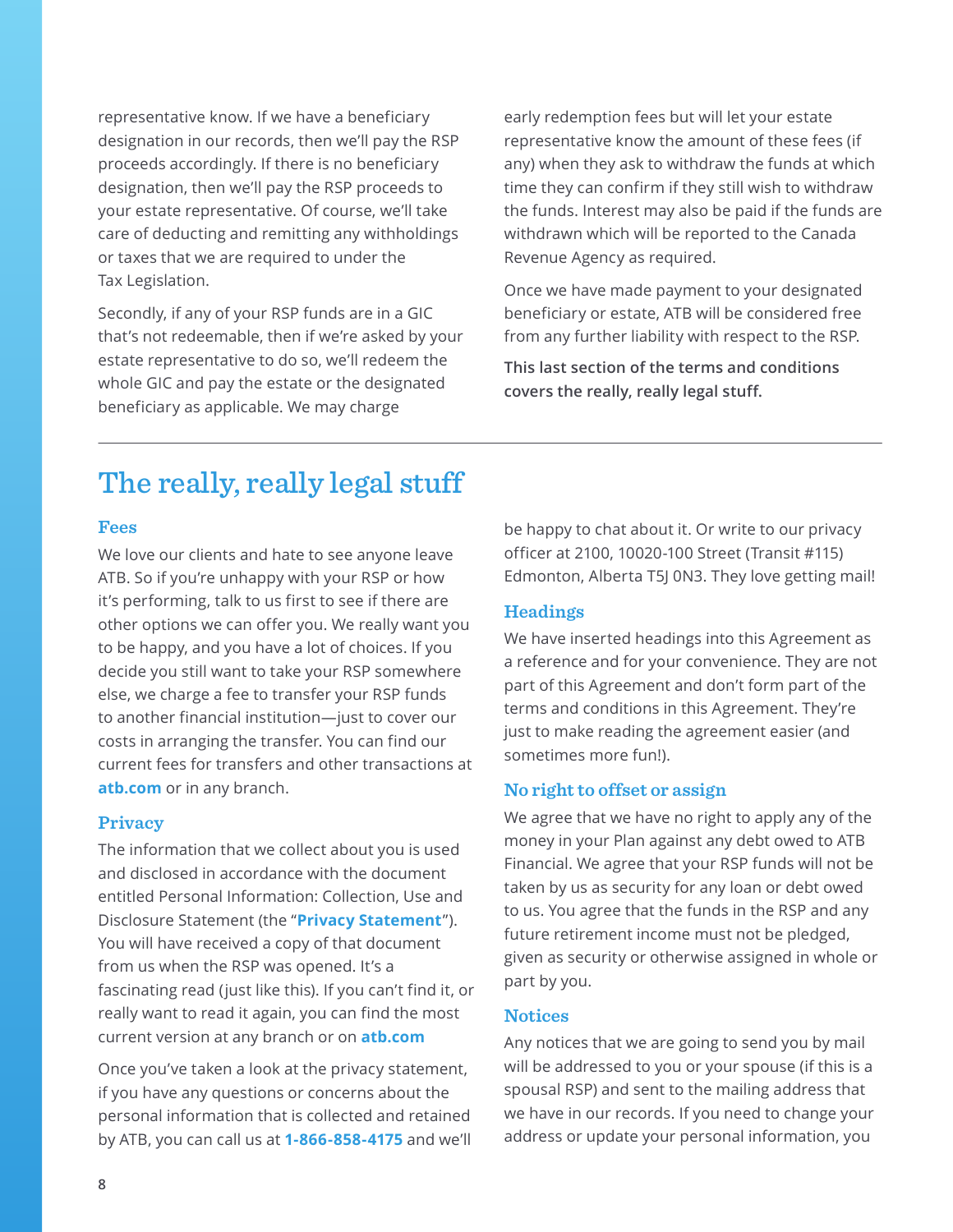<span id="page-8-0"></span>can send us a written notice, update it through online banking, visit your ATB branch or call our Client Care Centre at **1-800-332-8383**.

In other words, you need to let us know if you move. Seriously. We need to know where you're at and how to get your important information to you, so you can stay up-to-date with how your RSP is doing. If you're moving, add us to the list of people who need to know where you're going.

#### **Amendments**

We can change any of the terms of this RSP at any time, with or without providing notice to you. However, none of these changes will take effect if the change would not be permitted under the Tax Legislation. We need to play by the rules.

#### **Account closing and early redemption**

- **a.** If your RSP has a zero balance and there's been no activity on it for three months, the account will automatically close. So if you leave it sitting empty for a couple of years, don't be surprised when you find out it's closed.
- **b.** We may decide to close your RSP at any time, but if we do, we'll give you advance written notice. We'll transfer all property, together with all information required to continue the administration of the property as a RRSP under the Act, to a successor issuer free of charge. After we've closed the RSP and transferred the property and any information, we'll be considered free from any further liability or responsibility with respect to the RSP.
- **c.** You may choose to close your RSP at any time by notifying us in writing that you want to close it. If you want to withdraw money from your RSP or transfer your RSP to another financial institution, the sections above dealing with payments before maturity (sections entitled Payments Before Maturity, Transfers and Privacy) apply.
- **d.** If any of your RSP funds are in a GIC that's not redeemable, we may, in certain circumstances allow you to redeem your funds before your

GIC's maturity date. If that happens, interest may be paid which will be reported to the Canada Revenue Agency as required. We will also charge an interest rate penalty fee and an administration fee. We'll let you know what the interest rate penalty fee and administration fees are before you confirm that you want to redeem the funds. In addition to ATB Financial charging the above noted interest rate penalty fee and administration fee, if ATB Financial agrees to an early redemption for a Linked deposit,you may not be entitled to the full Principal Amount deposited as the market value of the deposit fluctuates prior to the Date of Maturity.

- **e.** If any of your RSP funds are in a GIC that is redeemable then the Principal Amount deposited may be redeemed from this deposit in whole at any time provided that:
	- **i.** If the original term is less than one (1) year, then ATB Financial reserves the right to require up to ten (10) days notice of redemption;
	- **ii.** If the original term is for one (1) year or greater, then ATB Financial reserves the right to require up to thirty (30) days notice of redemption; and
	- **iii.**If redeemed in less than thirty (30) days from the Date of Deposit indicated above, then no interest will be paid and if redeemed after thirty (30) days from the Date of Deposit but prior to the Date of Maturity, then simple interest will be paid calculated at ATB Financial's then applicable early redemption rate.

A portion of the principal amount may be withdrawn at any time provided: (a) the specific product type allows for partial redemptions; and (b) the principal amount invested remains greater than or equal to the minimum investment amount. Partial redemptions will also be subject to conditions (i) through (iii) above.